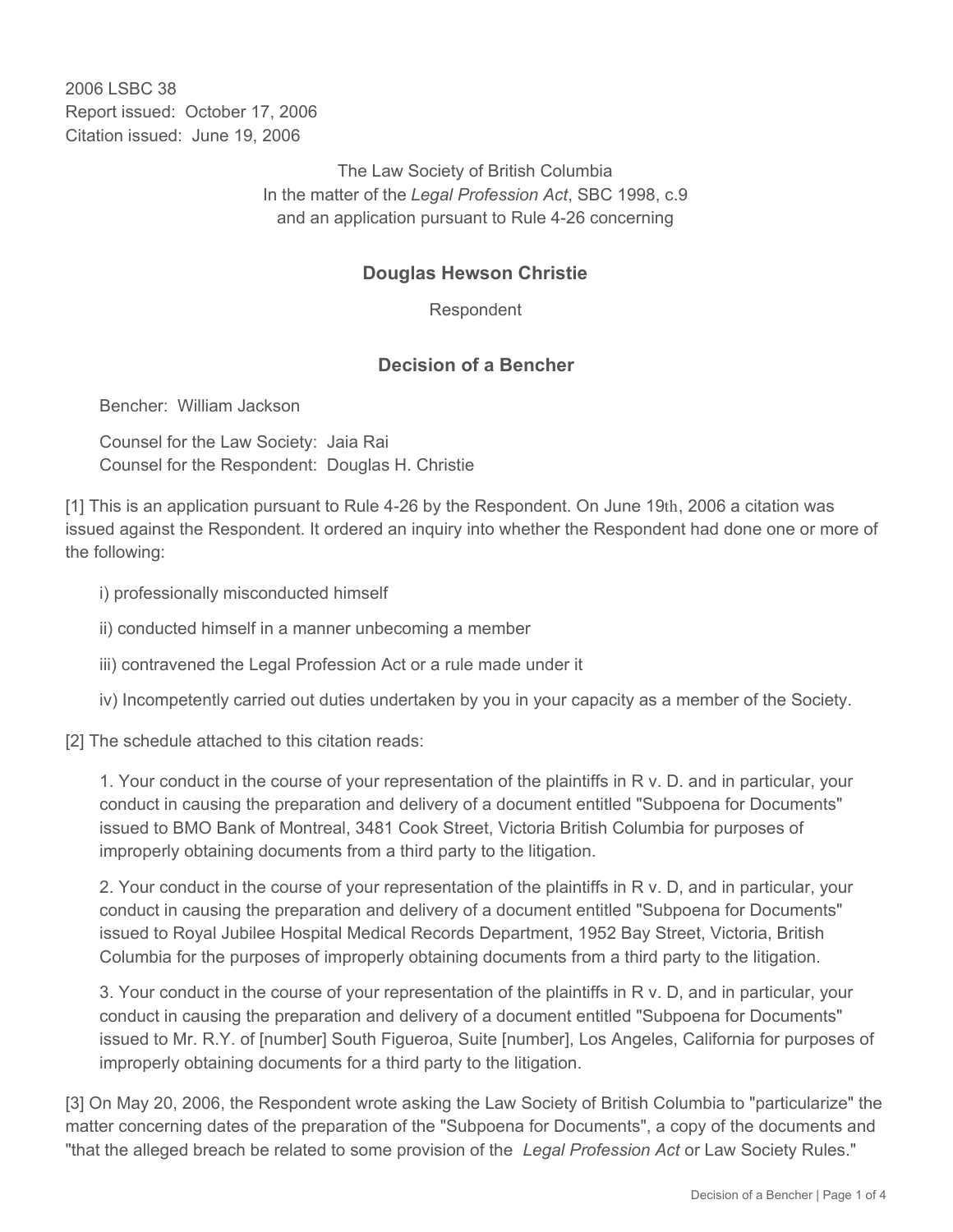[4] On June 2, 2006, Ms. Rai, counsel for the Law Society, responded concerning the date of the preparation of the Subpoenas for documents and provided copies. She also wrote, "The Law Society is not alleging that you contravened a specific provision of the *Act*, Rules or *Handbook* but rather, that your conduct as particularized in the three counts amounts to professional misconduct." She further added that every breach of the *Act*, Rules or *Handbook* may not constitute professional misconduct and conversely, professional misconduct may be found in conduct outside the scope of any specific provision of the *Act*, Rules or *Professional Conduct Handbook*. That is a fair summary of the law as laid out in *Law Society of BC v. Walker* 2001 LSBC 25.

[5] After an exchange of letters earlier in the month, on July 17, 2006, Ms Rai wrote to the Respondent replying to an application under Rule 4-25 and providing an amended Index of documents. In this letter Ms. Rai also advised "that it is not the Law Society's position that you merely used the wrong form of Subpoena but it appears you improperly used a Subpoena to compel the production of documents from third parties when you ought to have known that there are specific mechanisms in place in the Rules of Court for that purpose."

[6] On August 2, 2006, the Respondent responded. In that letter he sought clarification of the Law Society's theory of the misconduct and reiterated his request for particularization of the specific sections of the *Act* or Rules contravened.

[7] On August 21, 2006, Ms. Rai responded, basically restating the earlier position of the Law Society.

[8] Accordingly, on September 1, 2006 the Respondent formally applied under Rule 4-26. He sought the following particularization. Firstly, he asked, "Does the Society tend [sic] to take the position that my use of Form 21 was with some dishonest motive seeking to obtain documents to which I would not otherwise be entitled?"

[9] Secondly, he questioned the Law Society's position that whether the documents obtained by the improper procedure were relevant to the case was not important to the determination of any issues in the hearing of the citation. This is a return to the question of what intent the Law Society is alleging that was raised in the first enquiry.

[10] Thirdly, he requested "specification of which of the sections of the *Legal Professions* [sic] *Act* or other rules" are allegedly breached.

[11] Finally, the Respondent asked for "clarification of what the Law Society's position on penalty is."

[12] Under Rule 4-26(5), the President has designated me to make a determination on the application.

## **Analysis**

[13] I have reviewed the concise written submission of Ms. Rai and Mr. Christie. On a literal reading of Rule 4-26, the scope of possible relief from the application is quite narrow. Per subrule (3), I must be satisfied that the allegation in the citation does not give enough detail of the circumstances of the alleged misconduct to give the Respondent reasonable information about the act or omission to be proved and to identify the transaction referred to. If I am so satisfied, I must order discipline counsel to disclose further details of the circumstances.

[14] This narrow interpretation of Rule 4-26 is consistent with the neighbouring Rules, 4-25 and 4-27. Rule 4-25 provides a mechanism for the Respondent to obtain disclosure of evidence such as documents, statements and summaries. Similarly, Rule 4-27 provides for pre-hearing conferences. Amongst the other things the presiding Bencher at such a pre-hearing may order is discovery and production of documents.